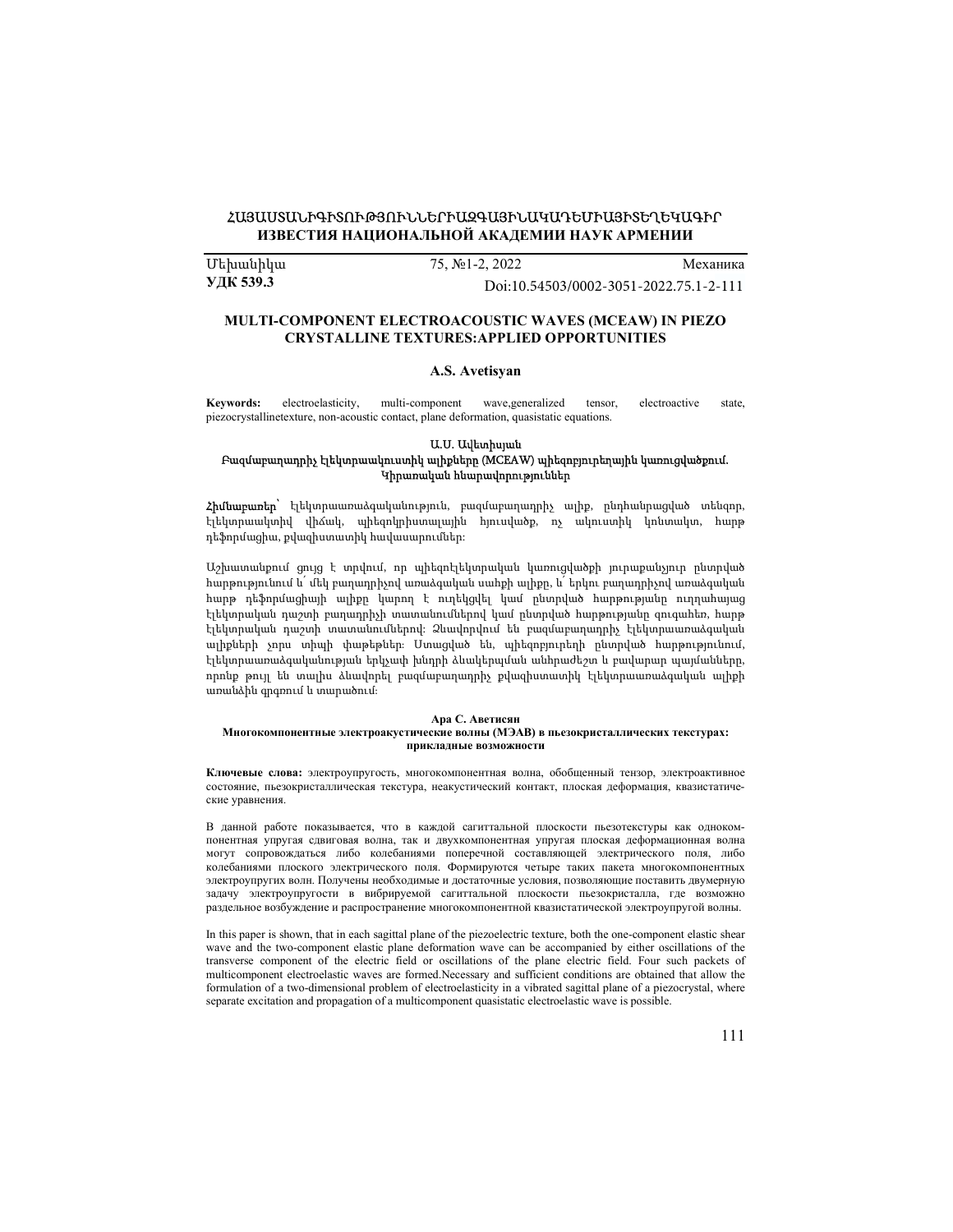### Introduction

In many structural diagrams of modern electronic technology, various new crystalline elements, layered composite waveguides, formed from various natural or artificially grown piezoelectric materials with different physical and mechanical properties, are widely used. The piezoelectric or ferroelectric materials have many distinct properties, negative piezoelectric constants and high mechanical flexibility. Piezoelectric or ferroelectric materials are widely used in  $2D$  layered functional heterostructures. These new materials and heterostructures have broad applications in memory, logic, sensing, optical and energy harvesting devices. Piezoelectric crystals are inherently anisotropic structures and the operation of such elements is often based on the emission (or delay) of electroacoustic waves of incomplete component packages.

Separate excitation and propagation of a purely transverse elastic wave (SH type waves) from a plane deformation wave ( $P\&SV$  type waves) is possible both in an isotropic medium and in all crystal textures of cubic, hexagonal, trigonal, tetragonal and rhombic symmetry [1]. A higher anisotropy of the crystal texture leads to the convolution of the components of purely elastic waves and, in fact, the separation of components in elastic bodies is uniquely determined by the structure of the elastic constant tensor.

In contrast to a purely elastic medium, where two types of waves can propagate separately: a two-component wave of the plane stress-strain state ( $P\&S$ V type wave) and a single-component anti-plane deformation wave  $(SH$  type wave), in a piezoelectric medium, four different incomplete sets of multicomponent electroelastic waves can propagate separately. The properties of piezoelectric media are given by the structure of the generalized tensor of electromechanical constants. Therefore, in the case of piezoelectric media, the group of those symmetries and classes of crystals is significantly narrowed, in the sagittal planes of which separate excitation and propagation of the indicated types of electroelastic waves are possible.

The possibility of the separate excitation and propagation of an electroactive elastic plane deformation wave from thenon-electroactive shear elastic wave or separate excitation and propagation of an electroactive shear elastic wave from a non electroactive elastic plane deformation wave, depending on the physical properties of the piezoelectric medium, was studied in the articles [2, 3]. However, the other new cases when separate excitation and propagation of two electroactive wave packets are possiblehave not been considered yet.

The ability to formulate the problem of excitation and propagation of incomplete multicomponent electroelastic waves is due to both the anisotropy of the medium and the admissibility of setting a two-dimensional problem in one of the sagittal planes of an anisotropic medium.

As a rule, structural elements used in modern technology are thin-walled and in the formulation of two-dimensional problems, we must take into account possible approaches that allow separate formulations of the problems of electroactive plane deformation and electroactive anti-plane deformation.

The mathematical formulation of the two-dimensional problem of electroelasticity in any of the sagittal planes  $0x_{\alpha}x_{\beta}$  of the piezoelectric texture requires the observance of several well-known hypotheses:

- i) The hypothesis of straight normal.
- ii) The hypothesis of the inextensibility of the middle surface of the plate.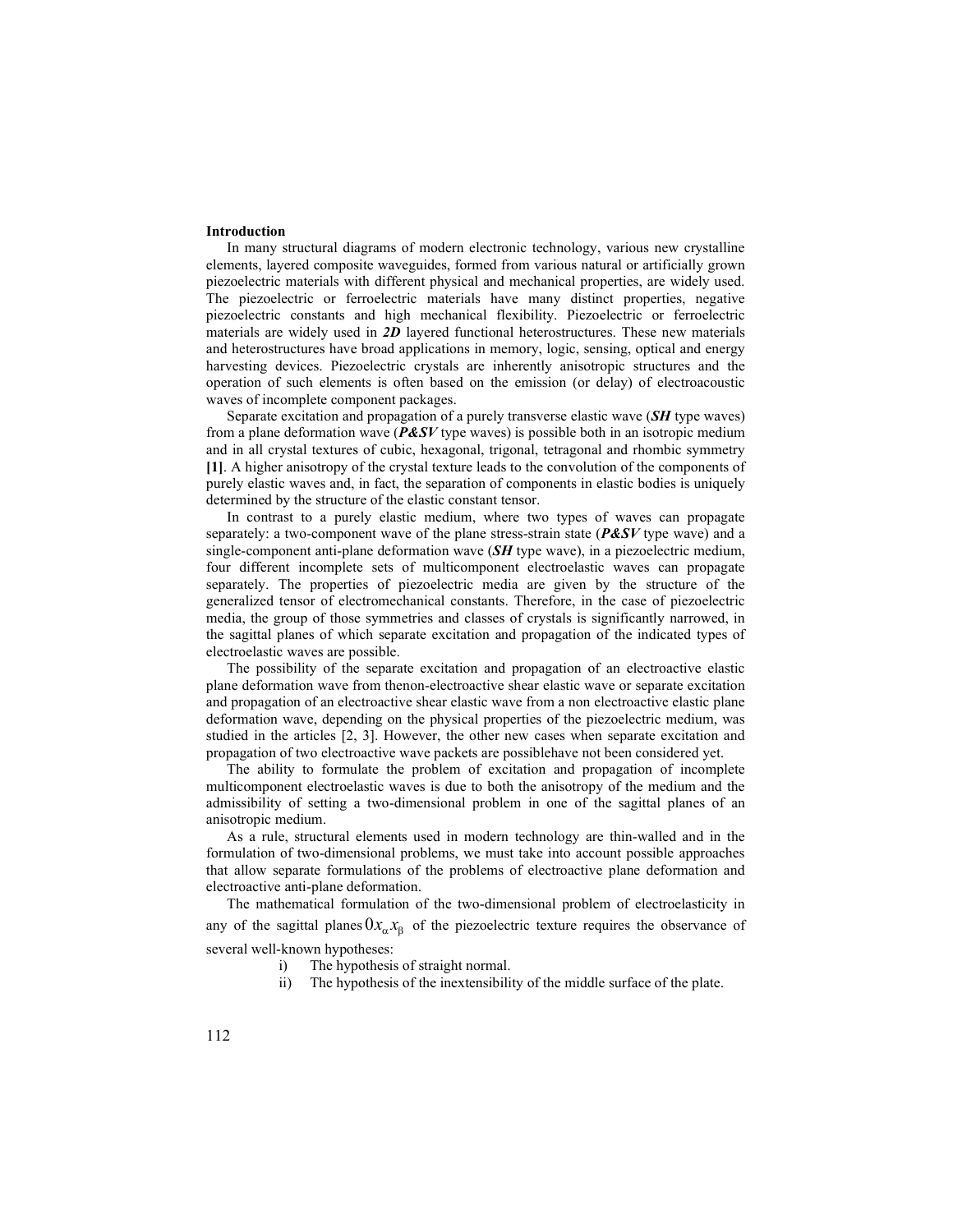iii) The hypothesis about the absence of pressure of the material layers on each other.

Adhering to the physical essence of these hypotheses, in applied problems of thinwalled elastic elements of structures, the two-dimensional problem of the theory of elasticity was mathematically modeled in different ways by many researchers Kirchhoff G. [4], Timoshenko S., Woinowsky-Krieger S. [5], Reissner E. [6], Ambartsumian S.А. [7].In each of these cases, the hypotheses were accepted as additional restrictions based on the nature of the distribution of the mechanical load on the element and the conditions for fixing the end of the elastic element.

The hypothetical approach has also been successfully implemented in the problems of electro-magneto-elasticity of thin plates and shells [8], where, along with hypothetical distributions of mechanical characteristics over the thickness of a thin-walled element, characteristic distributions of the electromagnetic field are also accepted.

Naturally, the need to introduce additional restrictions (hypotheses) also arises when modeling two-dimensional problems on the propagation of electroelastic waves of plane or antiplane deformations in semi-infinite waveguides. In general, in order to fulfill these hypotheses, additional conditions are imposed on the electromechanical characteristics:

a. In the process of deformation, the segment of the straight line normal to the sagittal plane does not change.

b. The characterizing values of the wave-driven process outside the sagittal plane do not change.

c. In the sagittal plane of the piezocrystal, the axial stressandtheaxial polarization (electrical displacement)are absent.

These conditions make it possible to formulate a generalized plane stress-strain state also in a cut perpendicular to the selected axis (material plane of zero thickness) of an infinite waveguide layer. With loosely supported detached ends of the layer, the principles of Saint-Venant [10] and flat sections [9] also work.According to hypotheses, in the case when there are no acting axial stress and axial polarization in the selected planes, the elastic surface is inextensible, and it cannot be transversely polarized. Such modeling also allows formulating an equivalent generalized antiplane stress-strain state. stytomess, summant constants are inposed of the receiver entant cancelectric and the significal plane of the significal plane of the significal plane of the significal plane of the significal plane of the piezoerystal, th

In this paper, definitions of possible multicomponent waves (package of wave components) are given. The possibility of the separated formulation of two-dimensional problems of electroelasticity in piezoelectric textures is investigated.

As an applied example, it will be shown that non-acoustic contact between the layers of an inhomogeneous waveguide makes it possible to create a wave hybrid in it, when dissimilar electroacoustic fields are created in its layers.

# 1. Some definitions and basic relations of the electroelastic stress-strain state in homogeneous piezoelectric media

Physicomechanical constants of the homogeneous piezoelectric medium: the elastic generalized electroelastic tensor of piezoelectric materials of the type  $(\hat{\gamma}_{j_n})_{9\times 9} = (\hat{c}_{ij})_{6\times 6} \cup (\hat{e}_{mn})_{3\times 6} \cup (\hat{\epsilon}_{ik})_{3\times 3}$  [11, 12]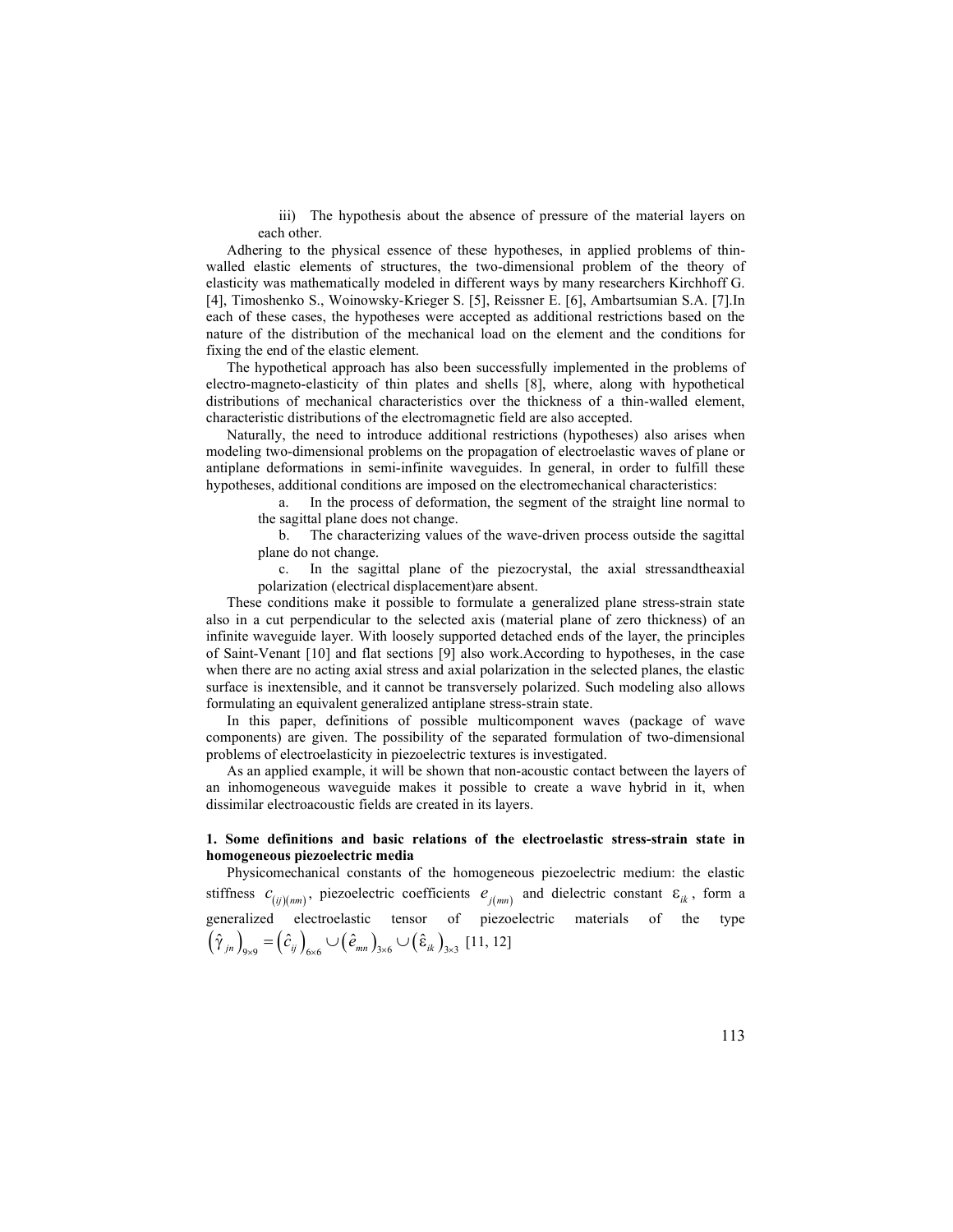$$
\begin{pmatrix}\n\left(\hat{c}_{(ij)(nk)}\right)_{6\times6} & \left(\hat{e}_{(ij)m}\right)_{6\times3} \\
\left(\hat{e}_{m(ij)}\right)_{3\times6} & \left(\hat{e}_{ik}\right)_{3\times3}\n\end{pmatrix}
$$
\nIn generalized electroelastic tensor of linear electroelasticity of piezoelectric materials\n(1.1) the notations and known transitions from four-digit indices to two-digit indices\n(0x)  $\overrightarrow{c} \alpha$  if  $\alpha = \gamma$  and  $(\alpha\gamma) \overrightarrow{c} = 9 - \alpha - \gamma$  if  $\alpha \neq \gamma$  are used. It is also assumed\nthat the indices  $\{ \alpha : \beta : \alpha \in \mathbb{R}^2 \mid 0 \leq j \leq 1 \} \subset \mathbb{R}$ ,  $\beta \neq \gamma$  and  $\gamma \neq \alpha$  indicated by the Greek

 $\begin{pmatrix} \hat{e}_{(i)m} \end{pmatrix}_{6\times 3}$ <br>  $\begin{pmatrix} \hat{e}_{(i)m} \end{pmatrix}_{3\times 3}$ <br>
3×6  $\begin{pmatrix} \hat{e}_{ik} \end{pmatrix}_{3\times 3}$  (1.1)<br>
3×6 1328 electroclastic tensor of linear electroclasticity of piezoelectric materials<br>
notations and known transitions f  $(\hat{e}_{(ij)m})_{(6\times6)}$   $(\hat{e}_{(ij)m})_{(6\times3)}$  (1.1)<br>  $(m_{(ij)})_{3\times6}$   $(\hat{e}_{ik})_{3\times3}$  (1.1)<br>
generalized electroelastic tensor of linear electroelasticity of piezoelectric materials<br>
the notations and known transitions from four-dig  $\left(\hat{c}_{(ij)(nk)}\right)_{6\times 6}$   $(\hat{e}_{(ij)m})_{6\times 3}$ <br>  $(\hat{e}_{m(j)})_{3\times 6}$   $(\hat{e}_{ik})_{3\times 3}$ <br>
In generalized electroelastic tensor of linear electroelasticity of piezoelectric materials<br>  $(11)$  the notations and known transitions from In generalized electroelastic tensor of linear electroelasticity of piezoelectric materials (1.1) the notations and known transitions from four-digit indices to two-digit indices  $\left( \hat{c}_{(i)(i\omega)} \right)_{\text{tot}} \left( \hat{c}_{(i)(i\omega)} \right)_{\text{tot}}$   $\left( \hat{c}_{\alpha(i)} \right)_{\text{tot}}$  (3.1)<br>
In generalized electroclastic tensor of linear electroclasticity of piezoelectric materials<br>
In generalized electroclastic tensor of linear  $\left( \hat{c}_{(ij)\mu}) \right)_{6\alpha 6} \left( \hat{e}_{(ij)\mu} \right)_{6\alpha 3}$  (1.1)<br>  $\left( \hat{e}_{\alpha (ij)} \right)_{3\alpha 6} \left( \hat{e}_{ik} \right)_{3\alpha 3}$  (1.1)<br>
In generalized electroclastic tensor of linear chetroclasticity of piezoelectric materials<br>  $(\alpha \gamma) \rightleftarrows \alpha$  if  $\$ letters, are dumb, and summation over them is not carried out.

The conditions permitting separate excitation and propagation of the plane or anti flat stress strain states in the uniform piezoelectric medium of this anisotropy, are imposed on  $\left(\hat{\ell}_{(p)(m)})\right)_{666}$   $(\hat{\ell}_{(p)m})_{663}$  ( $\hat{\ell}_{(n/pm})_{664}$  (1.1)<br>
In gonstalized electroclastic tensor of linear electroclasticity of piezoelectric materials<br>  $(1.1)$  the notations and known transitions from four-digit in  $\hat{c}_{ij}$   $\bigg|_{6\times 6}$ , as well as on the corresponding structures of tensors of piezoelectric coefficients $(\hat{e}_{nj})$  and dielectric constant of the  $\left(\hat{c}_{(0)(\text{st})}\right)_{0,\text{st}}$   $(\hat{e}_{(0)\text{m}})_{\text{tot}}$  ( $\hat{e}_{(0)\text{m}}$ ) (1.1)<br>  $\left(\hat{e}_{\text{m}(ij)}\right)_{3,\text{st}}$  ( $\hat{e}_{ik}\right)_{3,\text{3}}$  (1.1)<br>
In generalized electroclastic tensor of linear electroclasticity of piezoelectric materials<br> material  $(\hat{\epsilon}_{ik})_{3\times 3}$ . ik  $J_{3\times 3}$   $\cdot$ 

 . The generalized linear tensor of electroelasticity (1.1) for each piezoelectric texture, the material relations of the medium and the basic equations are determined in accordance with the geometric diagram of piezoelectric textures (Fig. 1),according to the rules for installing crystals by to crystal syngonies (table 1) and the rules for choosing crystallographic axes in them (table 2) [11, 12].



Fig. 1. Geometric layout of piezoelectric textures

These tables describe the order of the axes of symmetry (and/or inversion) and the anisotropy planes of the piezocrystals, the commensurability of the unit vectors and angles of the selected orthogonal system of base coordinates, as well as the order of alignment of the coordinate system with the base axes and planes of piezocrystals. To formulate the problems of electroelasticity in piezoelectric media, it is necessary to combine the coordinate axes and planes with the crystal axes and sagittal planes of the given piezoelectric texture, respectively.

Without loss of generality, let us formulate the problem of linear electroacoustics in one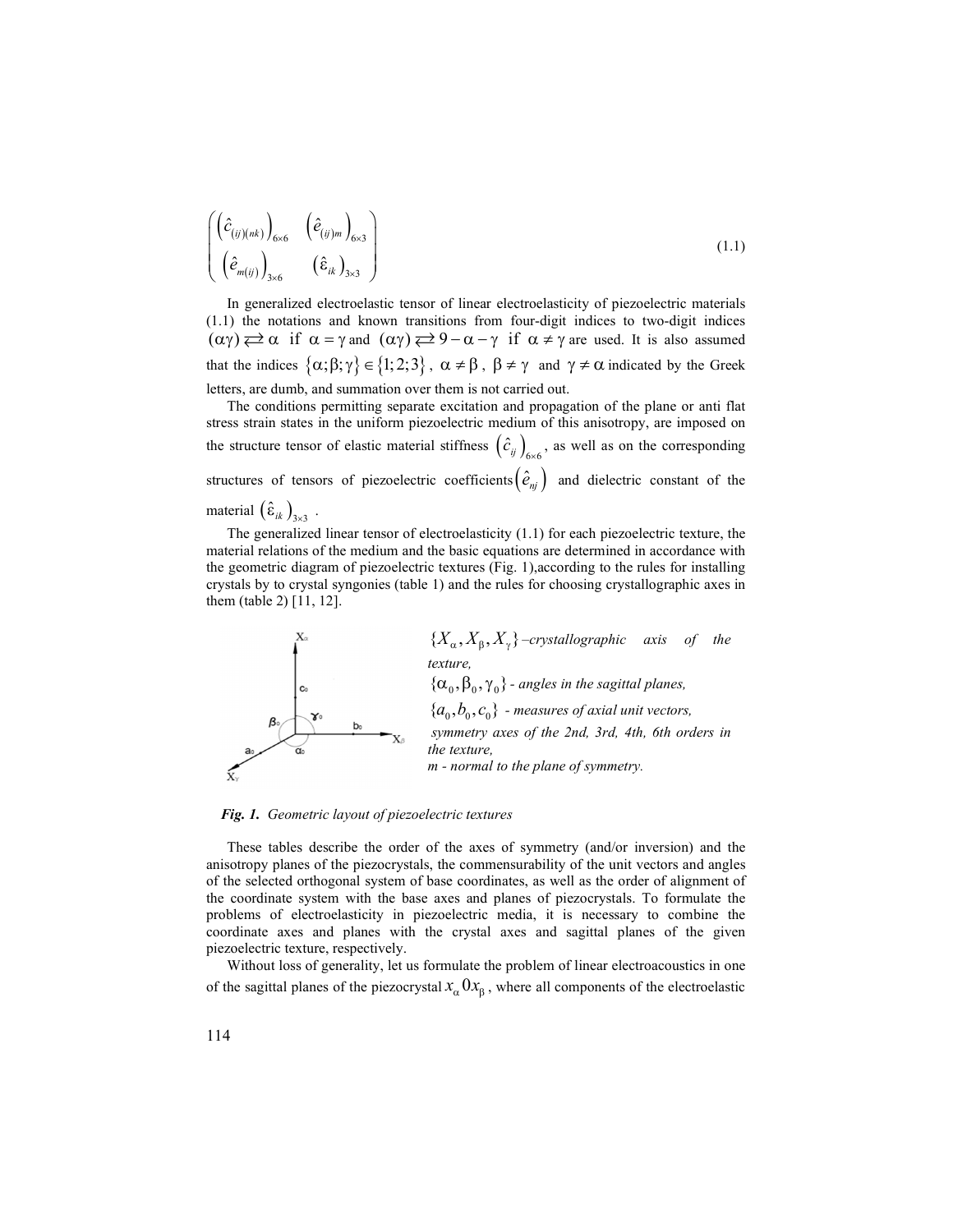field depend on the coordinates  $x_{\alpha}$  and  $x_{\alpha}$ , and there are no changes in the electromechanical characteristics of the field along the third base coordinate  $\partial \psi / \partial x$  = 0

| <b>Crystalline</b><br><i>textures</i> | crystallographic axis of the<br>texture                                                                           | angles in the sagittal<br>planes                                                                                           | <i>measures of axial</i><br>unit vectors |
|---------------------------------------|-------------------------------------------------------------------------------------------------------------------|----------------------------------------------------------------------------------------------------------------------------|------------------------------------------|
| <b>Triclinic</b>                      | $x_{\alpha}, x_{\beta}, x_{\gamma} \rightleftarrows 1; \overline{1};$                                             | $\alpha_0 \neq \beta_0 \neq \gamma_0 \neq 90^\circ$                                                                        | $a_0 \neq b_0 \neq c_0$                  |
| Monoclinic                            | $x_{\scriptscriptstyle\beta} \rightleftarrows 2 \text{ or } m$                                                    | $\alpha_0 = \gamma_0 = 90^0 \neq \beta_0$                                                                                  | $a_0 \neq b_0 \neq c_0$                  |
| <b>Rhombic</b>                        | $x_{\alpha}, x_{\beta}, x_{\gamma} \rightleftarrows 2 \text{ or } m$                                              | $\alpha_0 = \beta_0 = \gamma_0 = 90^0$                                                                                     | $a_0 \neq b_0 \neq c_0$                  |
| <b>Tetragonal</b>                     | $x_{\alpha}, x_{\beta} \rightleftarrows 2; m$ ,<br>$x_{\gamma} \rightleftarrows 4; \overline{4}$                  | $\alpha_{\scriptscriptstyle 0} = \beta_{\scriptscriptstyle 0} = \gamma_{\scriptscriptstyle 0} = 90^{\scriptscriptstyle 0}$ | $a_0 = b_0 \neq c_0$                     |
| Trigonal and<br><b>Hexagonal</b>      | $x_{\alpha}, x_{\beta} \rightleftarrows 2; m$ ,<br>$x_{\gamma} \rightleftarrows 3; \overline{3}; 6; \overline{6}$ | $\alpha_0 = \beta_0 = 90^0$ ,<br>$\gamma_0 = 120^0$                                                                        | $a_0 = b_0 \neq c_0$                     |
| Cubic                                 | $x_{\alpha}, x_{\beta}, x_{\gamma} \rightleftarrows 4; \overline{4}; 2$                                           | $\alpha_0 = \beta_0 = \gamma_0 = 90^0$                                                                                     | $a_0 = b_0 = c_0$                        |

Table 1. Crystal installation rules according to syngonies

In the linear theory of electroelasticity of homogeneous piezoelectric media, the twodimensionalcomplete system of quasi-static equations written in a crystallographic coordinate system is used[13, 14, 15]

$$
\partial \sigma_{ij}(x_{\alpha}, x_{\beta}, t) / \partial x_j = \rho \left( \partial^2 u_i(x_{\alpha}, x_{\beta}, t) / \partial t^2 \right), \, \partial D_n(x_{\alpha}, x_{\beta}, t) / \partial x_n = 0, \tag{1.2}
$$

where  $u_i$ ( $x_\alpha, x_\beta, t$ ) are the elastic displacement vector components,  $\sigma_{ij}$ ( $x_\alpha, x_\beta, t$ ) are the mechanical stress tensor components,  $D_n(x_\alpha, x_\beta, t)$  are the electrical displacement vector components,  $\rho$  is the material density and the indices take on the values  $j, n \in \{\alpha, \beta\}$  and  $i \in {\alpha, \beta, \gamma}$ . (*x, x, x, x*, i) (*x, x, x, x, x*)) (*x, x, x, x, x)*) (*x, x, x, x)*) (*x, x, x, x)*) (*x, x, x, x, x)*) (*x, x, x, x, x)*) (*x, x, x, x)*) (*x, x, x, x)*) (*x, x, x, x)*) (*x, x, x, x)*) (*x*) are the classic discrimet

Generally, the components of the mechanical stress tensor  $\sigma_{ij}(x_\alpha, x_\beta, t)$  and the components of the electric displacement vector  $D_m(x_\alpha, x_\beta, t)$  in the equations (1.2), on the sagittal planes  $x_{\alpha}$   $0x_{\beta}$  are determined as[13, 14]

$$
\sigma_{ij}(x_{\alpha}, x_{\beta}, t) = c_{(ij)(nm)} (\partial u_n(x_{\alpha}, x_{\beta}, t) / \partial x_m) - e_{m(i)} E_m(x_{\alpha}, x_{\beta}, t),
$$
  

$$
D_k(x_{\alpha}, x_{\beta}, t) = e_{k(nm)} (\partial u_n(x_{\alpha}, x_{\beta}, t) / \partial x_m) + \varepsilon_{km} E_m(x_{\alpha}, x_{\beta}, t)
$$
(1.3)

115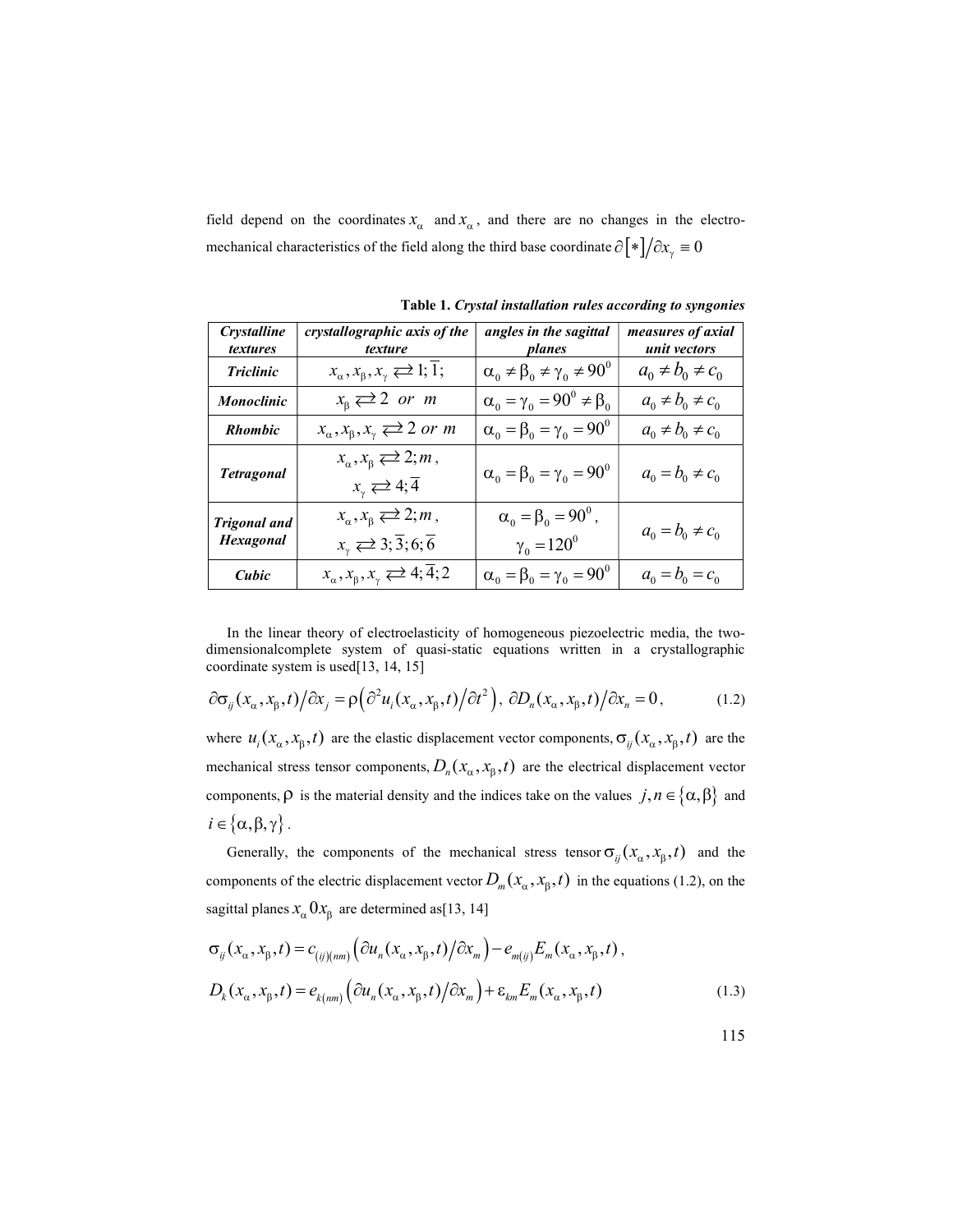where the mechanical and electric fields are interconnected by the piezoelectric coefficient where the mechanical and electric fields are interconnected by the piezoelectric coefficient<br>tensor  $(\hat{e}_{j(mn)})$ .<br>Table 2. Rules for selecting crystallographic axes in textures<br>crystallographic axis tensor  $(\hat{e}_{i(mn)})$ .

|                                                                                                                                                                                                                                                                                                                                                                                                                                                                         | crystallographic axis                           |             |              |
|-------------------------------------------------------------------------------------------------------------------------------------------------------------------------------------------------------------------------------------------------------------------------------------------------------------------------------------------------------------------------------------------------------------------------------------------------------------------------|-------------------------------------------------|-------------|--------------|
| <b>Crystalline textures</b>                                                                                                                                                                                                                                                                                                                                                                                                                                             | $x_{\alpha}$                                    | $x_{\beta}$ | $x_{\gamma}$ |
| <b>Triclinic</b>                                                                                                                                                                                                                                                                                                                                                                                                                                                        | In a plane perpendicular to the direction [001] |             | [001]        |
| <b>Monoclinic</b>                                                                                                                                                                                                                                                                                                                                                                                                                                                       | [100]                                           | [010]       | [001]        |
| <b>Rhombic</b>                                                                                                                                                                                                                                                                                                                                                                                                                                                          | $[100]$                                         | [010]       | [001]        |
| <b>Tetragonal</b>                                                                                                                                                                                                                                                                                                                                                                                                                                                       | $[100]$                                         | [010]       | [001]        |
| <b>Trigonal and Hexagonal</b>                                                                                                                                                                                                                                                                                                                                                                                                                                           | $[100]$                                         | [010]       | [001]        |
| Cubic                                                                                                                                                                                                                                                                                                                                                                                                                                                                   | [100]                                           | [010]       | [001]        |
|                                                                                                                                                                                                                                                                                                                                                                                                                                                                         |                                                 |             |              |
| The plane quasi-static electric field is potential $E_m(x_\alpha, x_\beta, t) = -\left(\frac{\partial \varphi(x_\alpha, x_\beta, t)}{\partial x_m}\right),$<br>where $m \in \{\alpha, \beta\}$ . In problems where elastic waves are accompanied by vibrations of a<br>plane electric field $\{E_{\alpha}(x_{\alpha},x_{\beta},t), E_{\beta}(x_{\alpha},x_{\beta},t), 0\}$ , the linear material relations (1.3) of<br>piezoelectrics are often represented in the form |                                                 |             |              |
|                                                                                                                                                                                                                                                                                                                                                                                                                                                                         |                                                 |             |              |
| $\sigma_{ii}(x_{\alpha},x_{\beta},t) = c_{(ii)(nk)}(\partial u_n(x_{\alpha},x_{\beta},t)/\partial x_k) + e_{m(ii)}(\partial \varphi(x_{\alpha},x_{\beta},t)/\partial x_m),$<br>$D_m(x_\alpha, x_\beta, t) = e_{m(nk)} \left( \frac{\partial u_n(x_\alpha, x_\beta, t)}{\partial x_k} \right) - \varepsilon_{mk} \left( \frac{\partial \varphi(x_\alpha, x_\beta, t)}{\partial x_k} \right).$                                                                            |                                                 |             | (1.4)        |
| Obviously, in two-dimensional quasi-static problem of electroelasticity, both elastic<br>deformations can decompose into the plane $\{u_{\alpha}(x_{\alpha}, x_{\beta}, t), u_{\beta}(x_{\alpha}, x_{\beta}, t), 0\}$                                                                                                                                                                                                                                                   |                                                 |             | and          |

Table 2. Rules for selecting crystallographic axes in textures

$$
\sigma_{ij}(x_{\alpha}, x_{\beta}, t) = c_{(ij)(nk)} \left( \frac{\partial u_n(x_{\alpha}, x_{\beta}, t)}{\partial x_k} \right) + e_{m(ij)} \left( \frac{\partial \varphi(x_{\alpha}, x_{\beta}, t)}{\partial x_m} \right),
$$
  

$$
D_m(x_{\alpha}, x_{\beta}, t) = e_{m(nk)} \left( \frac{\partial u_n(x_{\alpha}, x_{\beta}, t)}{\partial x_k} \right) - \varepsilon_{mk} \left( \frac{\partial \varphi(x_{\alpha}, x_{\beta}, t)}{\partial x_k} \right).
$$
 (1.4)

Obviously, in two-dimensional quasi-static problem of electroelasticity, both elastic deformations can decompose into the plane  $\{u_{\alpha}(x_{\alpha}, x_{\beta}, t), u_{\beta}(x_{\alpha}, x_{\beta}, t), 0\}$  and antiplane  $\{0; 0; u_{\gamma}(x_{\alpha}, x_{\beta}, t)\}$  components, and their accompanying electric field can be plane  $\left\{E_{\alpha}(x_{\alpha}, x_{\beta}, t), E_{\beta}(x_{\alpha}, x_{\beta}, t), 0\right\}$  or antiplane  $\left\{0, 0, E_{\gamma}(x_{\alpha}, x_{\beta}, t)\right\}$ .

Consequently, in piezoelectrics it will be possible to separately excite and propagate an electroelastic wave of a type from four incomplete sets of its components:

i. Four-component electroelastic wave -

 ${u_\alpha(x_\alpha, x_\beta, t), u_\beta(x_\alpha, x_\beta, t), 0, E_\alpha(x_\alpha, x_\beta, t), E_\beta(x_\alpha, x_\beta, t), 0},$  electractive plane deformation with accompanying oscillations of the plane electric field, ii. Three-component electroelastic wave -

 ${u_{\alpha}(x_{\alpha}, x_{\beta}, t), u_{\beta}(x_{\alpha}, x_{\beta}, t), 0, 0, 0, E_{\gamma}(x_{\alpha}, x_{\beta}, t)}$ , electractive plane deformation with accompanying oscillations of the anti-plane electric field,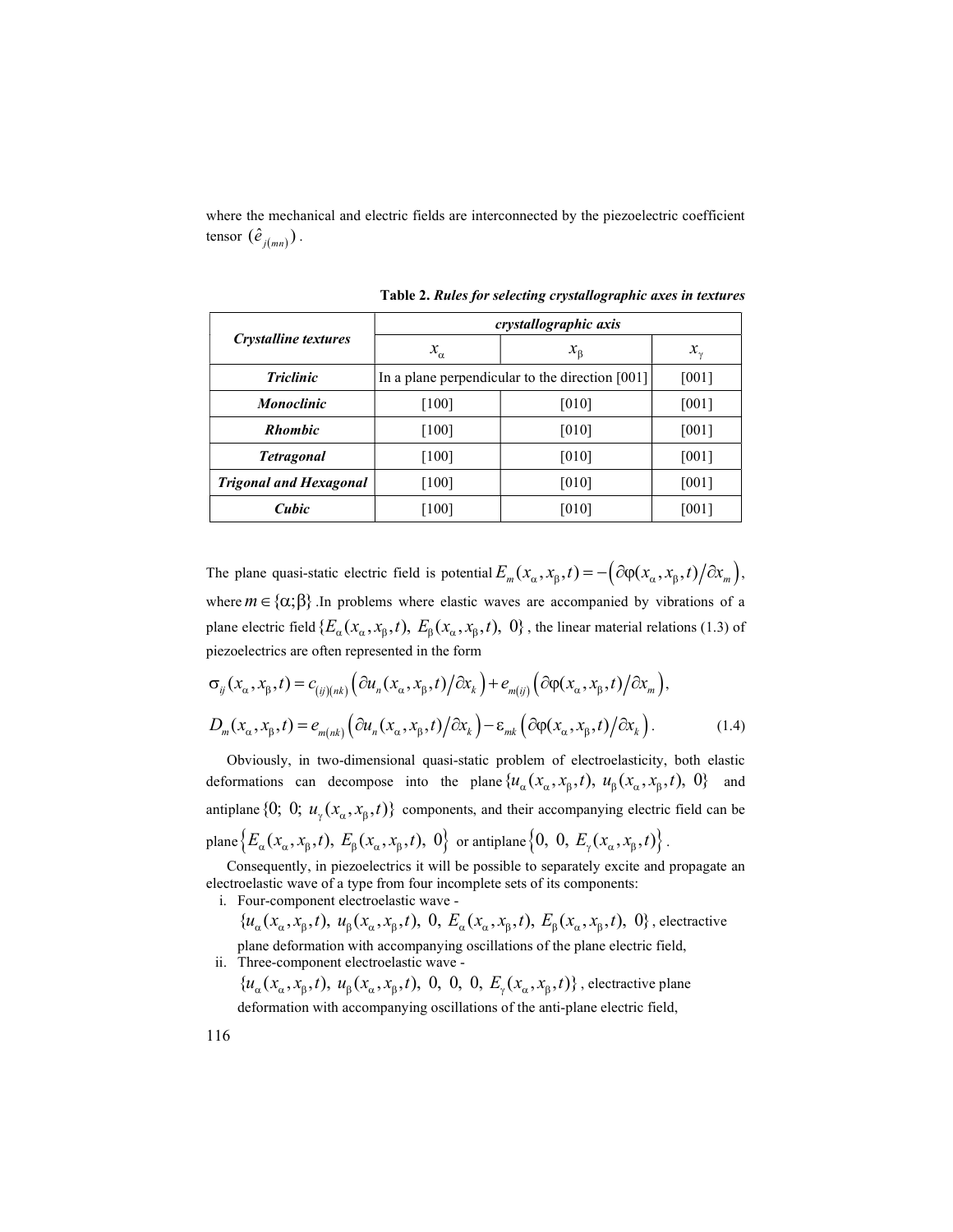iii. Three-component electroelastic wave -

 $\{0, 0, u_{\gamma}(x_{\alpha}, x_{\beta}, t), E_{\alpha}(x_{\alpha}, x_{\beta}, t), E_{\beta}(x_{\alpha}, x_{\beta}, t), 0\}$ , electractive anti-plane deformation with accompanying oscillations of the plane electric field,

iv. Two-component electroelastic wave -  $\{0, 0, u_{\nu}(x_{\alpha}, x_{\beta}, t), 0, 0, E_{\nu}(x_{\alpha}, x_{\beta}, t)\},$ electractive anti-plane deformation with accompanying oscillations of the anti-plane electric field.

From the selected structures of wave packets, it is obvious that in a particular sagittal plane, the first from the fourth, or the second and the third packets are separated from each other.

#### 2. Necessary and sufficient conditions for the separation of electroactive elastic states in a piezoelectric medium

The problems of the possibility for separate excitation and propagation of the waves of electroactive plane deformation and electroactive elastic wave of anti-plane deformation in homogeneous piezoelectric materials, were studied in [2, 3]. In these articles it is shown that in the elastic anisotropic homogeneous media the separation of the plane elastic deformation wave from the anti-plane elastic deformation wave in a selected sagittal plane

 $x_{\alpha}$ ,  $0x_{\beta}$  of the crystalline medium is ensured by the absence of the corresponding constants

in the structure of the elastic stiffness tensor  $(\hat{c}_{(ij)(nk)})_{6\times 6}$ 

$$
c_{\alpha(\gamma\alpha)} = c_{\alpha(\beta\gamma)} = c_{\beta(\beta\gamma)} = c_{\beta(\gamma\alpha)} = c_{(\alpha\beta)(\gamma\alpha)} = c_{(\alpha\beta)(\beta\gamma)} \equiv 0 \tag{2.1}
$$

In this case, the electroactive wave of plane deformation accompanied by oscillations of the plane electric field in piezoelectrics can be separated from the wave of antiplane elastic deformation, when, along with the conditions (2.1), the conditions for the absence of piezoelectric coefficients in the generalized electroelasticity tensor (1.1) are satisfied

$$
e_{\alpha(\gamma\alpha)} = e_{\alpha(\gamma\beta)} = e_{\beta(\gamma\alpha)} = e_{\beta(\gamma\beta)} \equiv 0
$$
\n(2.2)

The electroactive wave of antiplanar elastic deformation accompanied by oscillations of a plane electric field in piezoelectrics can be separated from the wave of plane elastic deformation when, along with the conditions (2.1), the conditions for the absence of other piezoelectric coefficients in the generalized electroelasticity tensor (1.1) are satisfied

$$
e_{\alpha(\alpha\alpha)} = e_{\alpha(\beta\beta)} = e_{\beta(\alpha\alpha)} = e_{\beta(\beta\beta)} = e_{\alpha(\alpha\beta)} = e_{\beta(\beta\alpha)} \equiv 0
$$
\n(2.3)

The electroactive wave of plane elastic deformation accompanied by the oscillations of the antiplane electric field  $\{u_\alpha(x_\alpha, x_\beta, t), u_\beta(x_\alpha, x_\beta, t), 0, 0, 0, E_\gamma(x_\alpha, x_\beta, t)\}\$ in piezoelectrics can be separated from the wave of plane elastic deformation, when, along with the conditions (2.1), the conditions for the absence of other piezoelectric coefficients in the generalized electroelasticity tensor (1.1) are satisfied

$$
e_{\alpha(\alpha\alpha)} = e_{\alpha(\beta\beta)} = e_{\beta(\alpha\alpha)} = e_{\beta(\beta\beta)} = e_{\alpha(\alpha\beta)} = e_{\beta(\beta\alpha)} \equiv 0
$$
\n(2.4)

The electroactive wave of the antiplane elastic deformation accompanied by the oscillations of the antiplane electric field  $\{0, 0, u_{\gamma}(x_{\alpha}, x_{\beta}, t), 0, 0, E_{\gamma}(x_{\alpha}, x_{\beta}, t)\}\$ in piezoelectrics can be separated from the wave of plane elastic deformation, when, along

117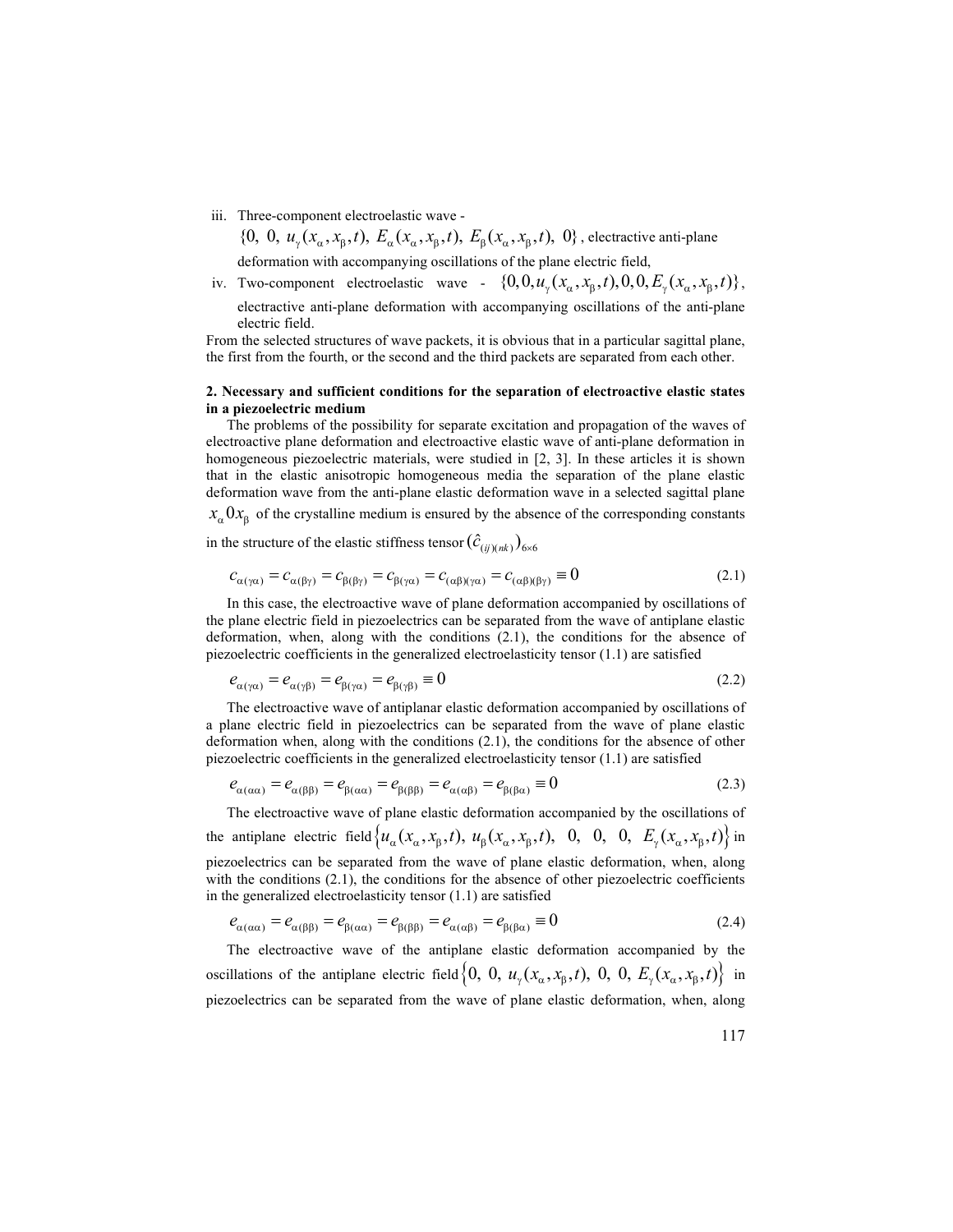with conditions (2.1), the conditions for the absence of other piezoelectric coefficients in the generalized electroelasticity tensor (1.1) are satisfied

$$
e_{\gamma(\alpha\alpha)} = e_{\gamma(\beta\beta)} = e_{\gamma(\alpha\beta)} \equiv 0 \tag{2.5}
$$

For separate excitation and propagation of plane or antiplane electroactive stress-strain states, the above pairs of conditions  $(2.1)$  and  $(2.2)$ , or  $(2.1)$  and  $(2.3)$ , or  $(2.1)$  and  $(2.4)$ , or (2.1) and ( 2.5) as constraints on the anisotropy of the medium are necessary but not sufficient.

From material relations  $(1.4)$  and the conditions  $(2.1)$  and  $(2.2)$  corresponding to them, taking into account the form of the generalized electroelasticity tensor (1.1), it follows that, in the formulation of the two-dimensional problem of electroelasticity, side by side with nonzero stresses characteristic of the plane stress state  $\sigma_{aa}(x_a, x_b, t)$   $\sigma_{ba}(x_a, x_b, t)$  and  $\sigma_{\alpha\beta}(x_\alpha, x_\beta, t)$ , there also arises an axial mechanical stress  $\sigma_{\gamma}(x_\alpha, x_\beta, t)$ . As well as, along with the nonzero components of the electric displacement of the plane electric field  $D_{\alpha}(x_{\alpha}, x_{\beta}, t)$  and  $D_{\beta}(x_{\alpha}, x_{\beta}, t)$ , the third component  $D_{\gamma}(x_{\alpha}, x_{\beta}, t)$  of the electric displacement vector can arise.

The presence of non-zero axial components of the mechanical stress and the vector of electrical displacement along the axis  $0x_{\gamma}$ , in the general case will violate the formulation of the two-dimensional problem of electroelasticity in the material sagittal plane  $x_{\alpha}^0 0x_{\beta}$ .Therefore, to fulfill the accepted hypotheses, additional conditions are imposed on the electromechanical characteristics: the absence of axial mechanical stress  $\sigma_{\gamma}(x_{\alpha}, x_{\beta}, t)$  and the axial component of the electric polarization (electric displacement)  $D_{\gamma}(x_{\alpha}, x_{\beta}, t)$ perpendicular to the sagittal plane of the piezoelectric crystal.

In all piezoelectric crystals for which conditions  $(2.1) \div (2.5)$  are satisfied, the dielectric constant tensors  $(\hat{\epsilon}_{ik})_{3\times 3}$  are diagonal. Therefore, the third component of the electric displacement is represented only by the elastic elongations  $(\partial u_\alpha/\partial x_\alpha)$ ,  $(\partial u_\beta/\partial x_\beta)$  and shift  $(\partial u_{\alpha}/\partial x_{\beta}) + (\partial u_{\beta}/\partial x_{\alpha})$  in the sagittal plane.

It is known that in any basic plane  $x_{\alpha}$   $0x_{\beta}$  the elastic stiffnesses  $c_{\gamma\alpha} \neq 0$  and  $c_{\gamma\beta} \neq 0$ , as well as the elastic compliance coefficients  $s_{\gamma\alpha} = (-1)^{\alpha+\gamma} \cdot \Delta c_{\alpha\gamma}/\Delta^c$  and  $s_{\gamma\beta} = (-1)^{\beta+\gamma} \cdot \Delta c_{\beta\gamma}/\Delta^c$  cannot be zeros. Therefore, the existence of a non-zero axial stress  $\sigma_{\gamma}(x_{\alpha}, x_{\beta}, t)$  can lead to the axial tensions (compressions)  $r_{\gamma}(x_{\alpha}, x_{\beta}, t)$  in the direction of the axis  $0x_{\gamma}$ , violating the planar deformed state.

Taking into account the above statements, from the material rations of axial mechanical stress and electrical displacement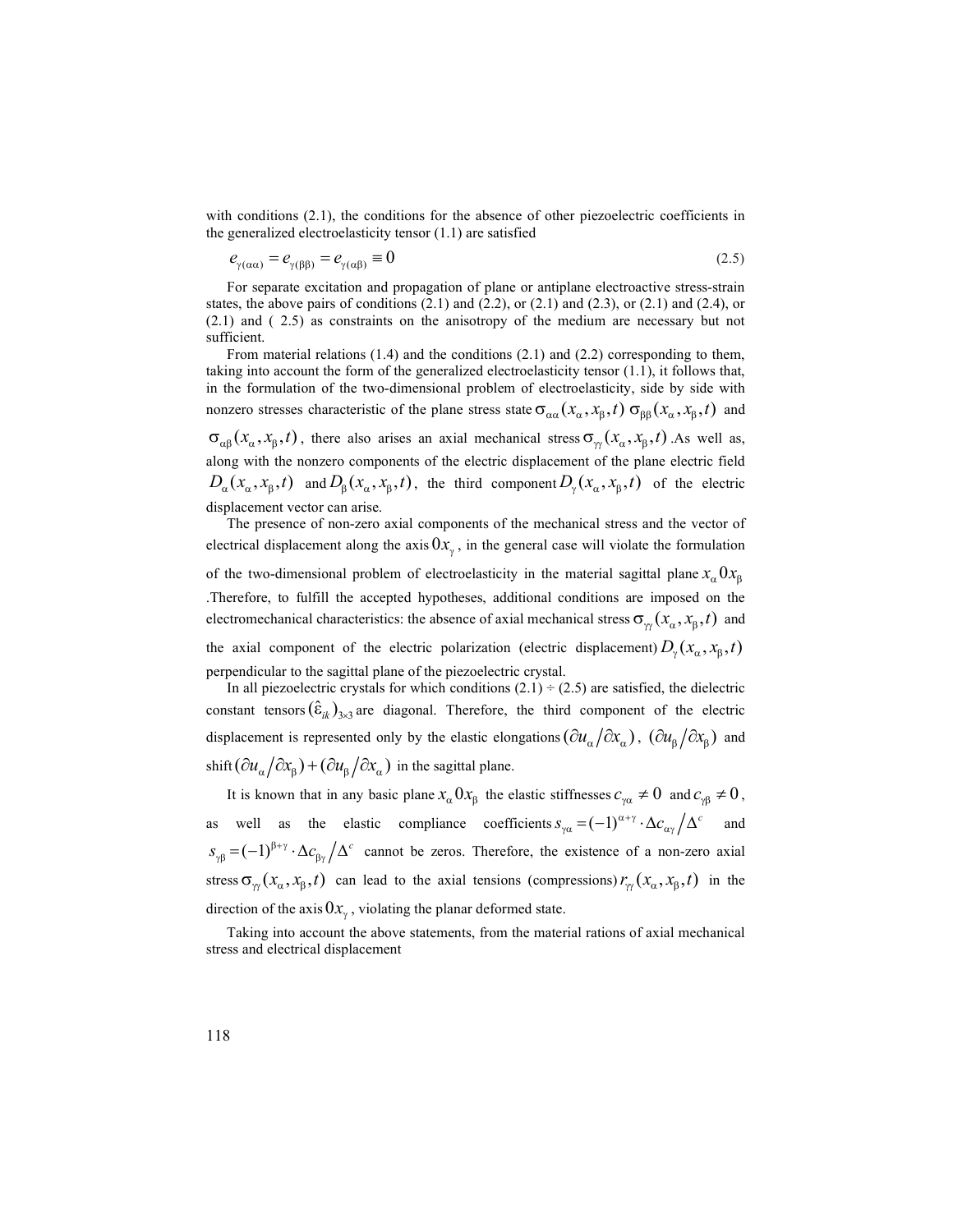$$
\sigma_{\gamma}(x_{\alpha}, x_{\beta}, t) = c_{\gamma\alpha} \frac{\partial u_{\alpha}(x_{\alpha}, x_{\beta}, t)}{\partial x_{\alpha}} + c_{\gamma\beta} \frac{\partial u_{\beta}(x_{\alpha}, x_{\beta}, t)}{\partial x_{\beta}} + c_{\gamma(\gamma\beta)} \frac{\partial u_{\gamma}(x_{\alpha}, x_{\beta}, t)}{\partial x_{\beta}} -
$$
\n
$$
-e_{\alpha(\gamma\gamma)} E_{\alpha}(x_{\alpha}, x_{\beta}, t) - e_{\beta(\gamma\gamma)} E_{\beta}(x_{\alpha}, x_{\beta}, t) - e_{\gamma(\gamma\gamma)} E_{\gamma}(x_{\alpha}, x_{\beta}, t) +
$$
\n
$$
+c_{\gamma(\alpha\gamma)} \frac{\partial u_{\gamma}(x_{\alpha}, x_{\beta}, t)}{\partial x_{\alpha}} + c_{\gamma(\alpha\beta)} \left[ \frac{\partial u_{\alpha}(x_{\alpha}, x_{\beta}, t)}{\partial x_{\beta}} + \frac{\partial u_{\beta}(x_{\alpha}, x_{\beta}, t)}{\partial x_{\alpha}} \right],
$$
\n
$$
D_{\gamma}(x_{\alpha}, x_{\beta}, t) = e_{\gamma(\alpha\alpha)} \frac{\partial u_{\alpha}(x_{\alpha}, x_{\beta}, t)}{\partial x_{\alpha}} + e_{\gamma(\beta\beta)} \frac{\partial u_{\beta}(x_{\alpha}, x_{\beta}, t)}{\partial x_{\beta}} +
$$
\n
$$
+e_{\gamma(\gamma\beta)} \frac{\partial u_{\gamma}(x_{\alpha}, x_{\beta}, t)}{\partial x_{\beta}} + e_{\gamma(\alpha\gamma)} \frac{\partial u_{\gamma}(x_{\alpha}, x_{\beta}, t)}{\partial x_{\alpha}} +
$$
\n
$$
+e_{\gamma(\alpha\beta)} \left[ \frac{\partial u_{\alpha}(x_{\alpha}, x_{\beta}, t)}{\partial x_{\beta}} + \frac{\partial u_{\beta}(x_{\alpha}, x_{\beta}, t)}{\partial x_{\alpha}} \right] + \varepsilon_{\gamma\gamma} E_{\gamma}(x_{\alpha}, x_{\beta}, t) \tag{2.7}
$$

it follows that in piezoelectric crystals, the formulation of theеlectractive plane deformation with accompanying oscillations of the plane electric field  $\{u_\alpha(x_\alpha, x_\beta, t), u_\beta(x_\alpha, x_\beta, t),\}$ 0,  $E_{\alpha}(x_{\alpha}, x_{\beta}, t)$ ,  $E_{\beta}(x_{\alpha}, x_{\beta}, t)$ , 0, in the sagittal plane  $x_{\alpha}$ 0 $x_{\beta}$  is possible, when

$$
\begin{cases} c_{\gamma\alpha}(\partial u_{\alpha}/\partial x_{\alpha}) + c_{\gamma\beta}(\partial u_{\beta}/\partial x_{\beta}) = -c_{\gamma(\alpha\beta)} \Big[ (\partial u_{\alpha}/\partial x_{\beta}) + (\partial u_{\beta}/\partial x_{\alpha}) \Big] - \\ -e_{\alpha(\gamma\gamma)}(\partial \varphi/\partial x_{\alpha}) - e_{\beta(\gamma\gamma)}(\partial \varphi/\partial x_{\beta}) \\ e_{\gamma(\alpha\alpha)}(\partial u_{\alpha}/\partial x_{\alpha}) + e_{\gamma(\beta\beta)}(\partial u_{\beta}/\partial x_{\beta}) = -e_{\gamma(\alpha\beta)} \Big[ (\partial u_{\alpha}/\partial x_{\beta}) + (\partial u_{\beta}/\partial x_{\alpha}) \Big] \end{cases}
$$
(2.8)

The system of linear equations  $(2.6)$  and  $-(2.7)$  has nontrivial (arbitrary) solutions with respect to elastic elongations (or compressions)  $(\partial u_\alpha/\partial x_\alpha)$  and  $(\partial u_\beta/\partial x_\beta)$ 

$$
\begin{cases}\n\frac{\partial u_{\alpha}}{\partial x_{\alpha}} = \frac{\Delta_{\alpha}}{\Delta} \left[ \frac{\partial u_{\alpha}}{\partial x_{\beta}} + \frac{\partial u_{\beta}}{\partial x_{\alpha}} \right] + \frac{e_{\gamma(\beta\beta)}}{\Delta} \left[ e_{\alpha(\gamma\gamma)} (\partial \phi / \partial x_{\alpha}) + e_{\beta(\gamma\gamma)} (\partial \phi / \partial x_{\beta}) \right] \\
\frac{\partial u_{\beta}}{\partial x_{\beta}} = \frac{\Delta_{\beta}}{\Delta} \left[ \frac{\partial u_{\alpha}}{\partial x_{\beta}} + \frac{\partial u_{\beta}}{\partial x_{\alpha}} \right] + \frac{e_{\gamma(\alpha\alpha)}}{\Delta} \left[ e_{\alpha(\gamma\gamma)} (\partial \phi / \partial x_{\alpha}) + e_{\beta(\gamma\gamma)} (\partial \phi / \partial x_{\beta}) \right]\n\end{cases} (2.9)
$$

In relations(2.6), (2.7) and (2.8) it is taken into account, that the accompanying plane quasistatic electric field is potential  $E_m(x_\alpha, x_\beta, t) = -\partial \varphi(x_\alpha, x_\beta, t) / \partial x_m$ , where  $m \in \{\alpha; \beta\}$ , as well as the descriptions  $\Delta = c_{\gamma\beta}e_{\gamma(\alpha\alpha)} - c_{\gamma\alpha}e_{\gamma(\beta\beta)}$ ,  $\Delta_{\alpha} = c_{\gamma(\alpha\beta)}e_{\gamma(\beta\beta)} - c_{\gamma\beta}e_{\gamma(\alpha\beta)}$ , and  $\Delta_{\beta} = c_{\gamma(\alpha\beta)} e_{\gamma(\alpha\alpha)} - c_{\gamma\alpha} e_{\gamma(\alpha\beta)}$  are taken.

119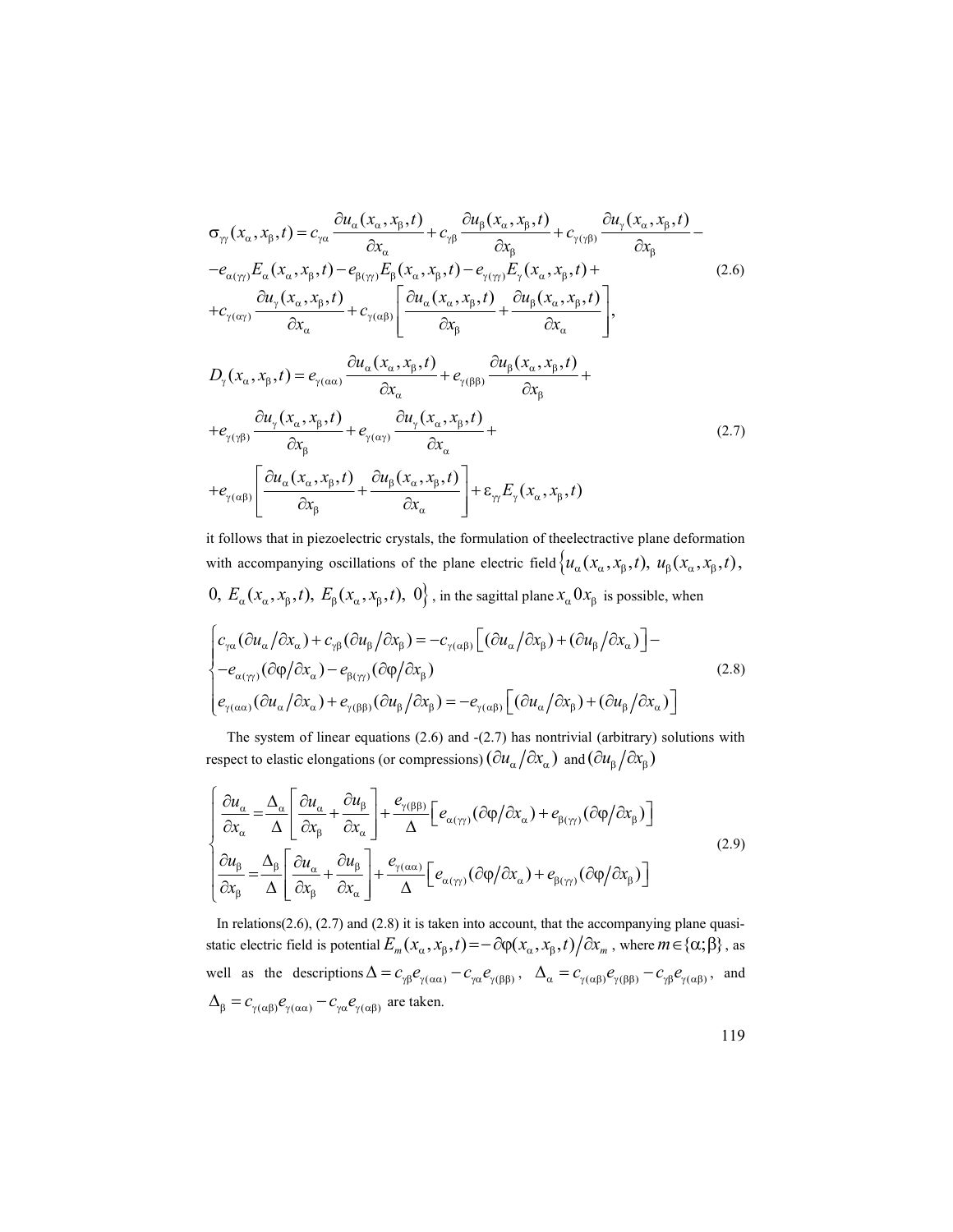**Statement-1.** In the chosen sagittal plane  $x_{\alpha}$ ,  $0x_{\beta}$  of the piezoelectric crystal, a four-compo-

nent electroacoustic wave  $\{u_\alpha(x_\alpha, x_\beta, t), u_\beta(x_\alpha, x_\beta, t), 0, E_\alpha(x_\alpha, x_\beta, t), E_\beta(x_\alpha, x_\beta, t), 0\}$ is possible, if the elements of the generalized electroelastic tensor (1.1) of the medium satisfy conditions (2.1), (2.2) and the additional functional representation (2.8), according to which the elastic tensions  $\partial u_\alpha (x_\alpha, x_\beta, t) / \partial x_\alpha$  and  $\partial u_\beta (x_\alpha, x_\beta, t) / \partial x_\beta$  in the sagittal plane are expressed in terms of elastic shear  $\partial u_\alpha (x_\alpha, x_\beta, t) / \partial x_\beta$  and  $\partial u_\beta (x_\alpha, x_\beta, t) / \partial x_\alpha$ , as well as the plane electric field components  $\partial \varphi(x_\alpha, x_\beta, t) / \partial x_\alpha$  and  $\partial \varphi(x_\alpha, x_\beta, t) / \partial x_\beta$ . From relations (2.6) and (2.7) it also follows, that the formulation of the electractive anti plane deformation with accompanying oscillations of anti plane electric field  $\{0, 0, u_{\gamma}(x_{\alpha}, x_{\beta}, t), 0, 0, E_{\gamma}(x_{\alpha}, x_{\beta}, t)\}\,$ , in the sagittal plane  $x_{\alpha} 0 x_{\beta}$  of piezoelectric crystals is possible, when  $\frac{\partial}{\partial x} \int_{\text{exp}}^{\text{exp}} \int_{\text{exp}}^{\text{exp}} \int_{\text{exp}}^{\text{exp}} \int_{\text{exp}}^{\text{exp}} \int_{\text{exp}}^{\text{exp}} \int_{\text{exp}}^{\text{exp}} \int_{\text{exp}}^{\text{exp}} \int_{\text{exp}}^{\text{exp}} \int_{\text{exp}}^{\text{exp}} \int_{\text{exp}}^{\text{exp}} \int_{\text{exp}}^{\text{exp}} \int_{\text{exp}}^{\text{exp}} \int_{\text{exp}}^{\text{exp}} \int_{\text{exp}}^{\text{exp}} \int_{\text{exp}}^{\text{exp}} \$ 

$$
\begin{cases} c_{\gamma(\gamma\beta)}(\partial u_{\gamma}(x_{\alpha},x_{\beta},t)/\partial x_{\beta}) + c_{\gamma(\alpha\gamma)}(\partial u_{\gamma}(x_{\alpha},x_{\beta},t)/\partial x_{\alpha}) = e_{\gamma(\gamma\gamma)}E_{\gamma}(x_{\alpha},x_{\beta},t) \\ e_{\gamma(\gamma\beta)}(\partial u_{\gamma}(x_{\alpha},x_{\beta},t)/\partial x_{\beta}) + e_{\gamma(\alpha\gamma)}(\partial u_{\gamma}(x_{\alpha},x_{\beta},t)/\partial x_{\alpha}) = -\varepsilon_{\gamma\gamma}E_{\gamma}(x_{\alpha},x_{\beta},t) \end{cases} (2.10)
$$

Since the dielectric constant  $\varepsilon_{\gamma}$  is a positive definite quantity, with the additional condition on the coefficients of the generalized electromechanical tensor  $c_{\gamma(\alpha\gamma)} \cdot e_{\gamma(\gamma\beta)} - c_{\gamma(\gamma\beta)} \cdot e_{\gamma(\alpha\gamma)} \neq 0$ , the system of linear equations (2.9) always has nontrivial solutions with respect to elastic shears  $\partial u_{\rm v} (x_{\alpha}, x_{\rm g}, t) / \partial x_{\alpha} \,$  and  $\partial u_{\rm v} (x_{\alpha}, x_{\rm g}, t) / \partial x_{\rm g}$ 

$$
\begin{cases}\n(\partial u_{\gamma}(x_{\alpha},x_{\beta},t)/\partial x_{\alpha}) = \frac{c_{\gamma(\gamma\beta)}\varepsilon_{\gamma\gamma}\left((e_{\gamma(\gamma\gamma)}e_{\gamma(\alpha\beta)})/(c_{\gamma(\gamma\beta)}\varepsilon_{\gamma\gamma})+1\right)}{c_{\gamma(\alpha\gamma)}\cdot e_{\gamma(\gamma\beta)}-c_{\gamma(\gamma\beta)}\cdot e_{\gamma(\alpha\gamma)}} \cdot E_{\gamma}(x_{\alpha},x_{\beta},t) \\
(\partial u_{\gamma}(x_{\alpha},x_{\beta},t)/\partial x_{\beta}) = \frac{c_{\gamma(\gamma\alpha)}\varepsilon_{\gamma\gamma}\left((e_{\gamma(\gamma\gamma)}e_{\gamma(\alpha\beta)})/(c_{\gamma(\gamma\alpha)}\varepsilon_{\gamma\gamma})+1\right)}{c_{\gamma(\alpha\gamma)}\cdot e_{\gamma(\gamma\beta)}-c_{\gamma(\gamma\beta)}\cdot e_{\gamma(\alpha\gamma)}} \cdot E_{\gamma}(x_{\alpha},x_{\beta},t)\n\end{cases} (2.11)
$$

**Statement-2.** In the chosen sagittal plane  $x_{\alpha}$  O $x_{\beta}$  of the piezoelectric crystal, a fourcomponent electroacoustic wave  $\{0, 0, u_{\nu}(x_{\alpha}, x_{\beta}, t), 0, 0, E_{\nu}(x_{\alpha}, x_{\beta}, t)\}\$ is possible, if the elements of the generalized electroelastic tensor (1.1) of the medium satisfy conditions (2.1), (2.5) and the additional functional representation (2.10), according to which, the shifts  $\partial u_y (x_\alpha, x_\beta, t) / \partial x_\alpha$  and  $\partial u_y (x_\alpha, x_\beta, t) / \partial x_\beta$  in an elastic shear wave are expressed in terms of the axial component of the accompanying electric field  $E_{\nu}(x_{\alpha}, x_{\beta}, t)$ . Similarly, from relations (2.6) and (2.7)it also follows, that for the formulation of the twodimensional problem of an electractive plane deformation with accompanying oscillations of the anti-plane electric field  $\{ u_\alpha(x_\alpha, x_\beta, t), u_\beta(x_\alpha, x_\beta, t), 0, 0, 0, E_\gamma(x_\alpha, x_\beta, t) \}$ , in the sagittal plane  $x_{\alpha}$ ,  $0x_{\beta}$ , the additional conditions are obtained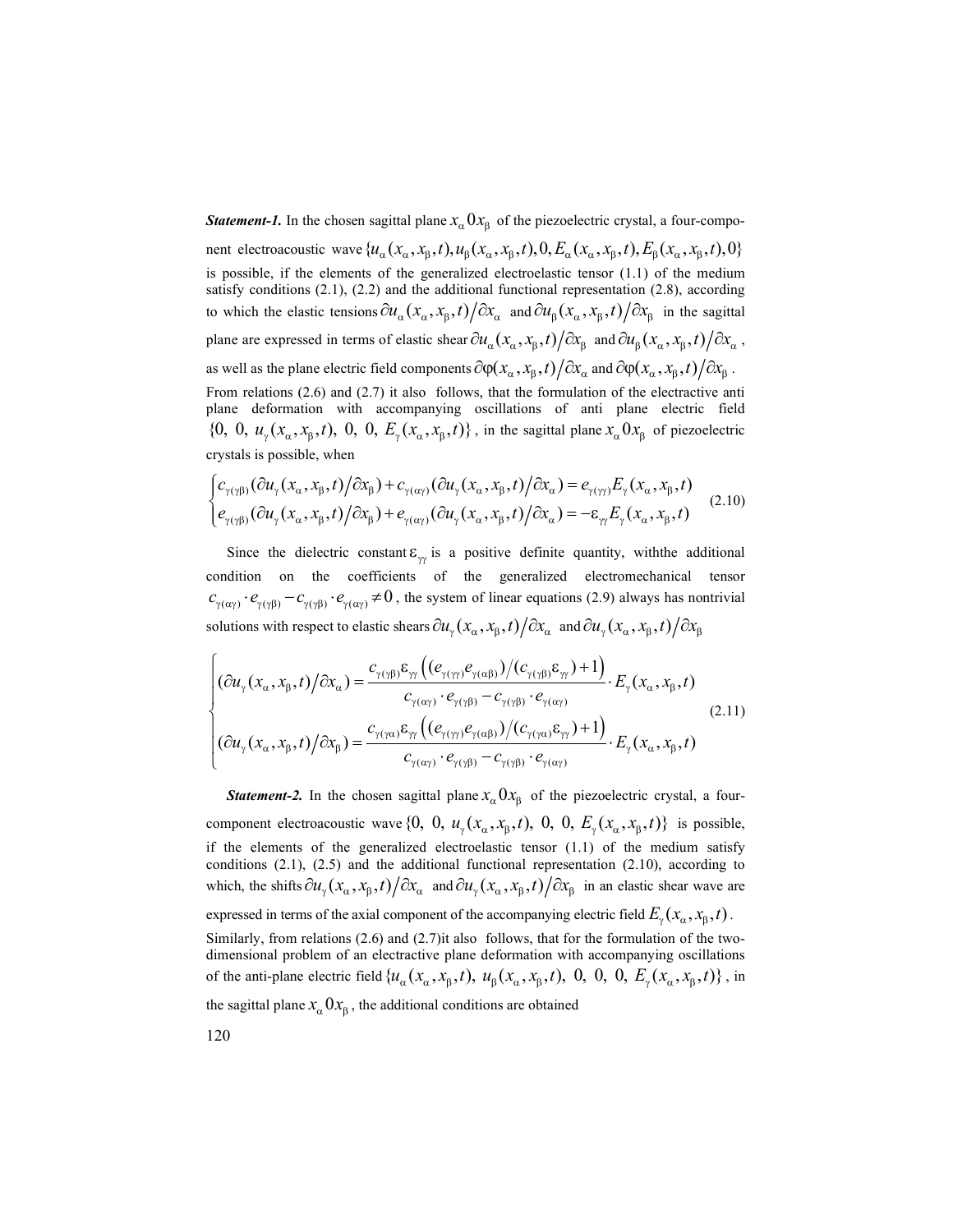$$
\begin{cases}\n(\partial u_{\alpha}(x_{\alpha},x_{\beta},t)/\partial x_{\alpha}) = \frac{\Delta_{\alpha}}{\Delta} \Big[ (\partial u_{\alpha}/\partial x_{\beta}) + (\partial u_{\beta}/\partial x_{\alpha}) \Big] + \\
+\frac{((e_{\alpha(\gamma)}e_{\gamma(\beta\beta)})/(c_{\gamma\beta}\varepsilon_{\gamma\prime})+1) \cdot c_{\gamma\beta}\varepsilon_{\gamma\prime}}{\Delta} \cdot E_{\gamma}(x_{\alpha},x_{\beta},t) \\
(\partial u_{\beta}(x_{\alpha},x_{\beta},t)/\partial x_{\beta}) = \frac{\Delta_{\beta}}{\Delta} \Big[ (\partial u_{\alpha}/\partial x_{\beta}) + (\partial u_{\beta}/\partial x_{\alpha}) \Big] + \\
+\frac{((e_{\beta(\gamma)}e_{\gamma(\alpha\alpha)})/(c_{\gamma\alpha}\varepsilon_{\gamma\prime})+1) \cdot c_{\gamma\alpha}\varepsilon_{\gamma\prime}}{\Delta} \cdot E_{\gamma}(x_{\alpha},x_{\beta},t)\n\end{cases}
$$
\nThe non trivial presentations (2.11) for axial elongations (or compression)  
\n $(\partial u_{\alpha}(x_{\alpha},x_{\beta},t)/\partial x_{\alpha})$  and  $(\partial u_{\beta}(x_{\alpha},x_{\beta},t)/\partial x_{\beta})$ , in this case are possible with the

The non trivial presentations (2.11) for axial elongations (or compression)  $(\partial u_\alpha (x_\alpha, x_\beta, t) / \partial x_\alpha)$  and  $(\partial u_\beta (x_\alpha, x_\beta, t) / \partial x_\beta)$ , in this case are possible with the additional condition on the coefficients of the generalized electro elastic tensor  $c_{\gamma(\alpha\gamma)} \cdot e_{\gamma(\gamma\beta)} - c_{\gamma(\gamma\beta)} \cdot e_{\gamma(\alpha\gamma)} \neq 0$ .

**Statement-3.** In the chosen sagittal plane  $x_a 0 x_8$  of the piezoelectric crystal, a fourcomponent electroacoustic wave  $\{u_\alpha(x_\alpha, x_\beta, t), u_\beta(x_\alpha, x_\beta, t), 0, 0, 0, E_\gamma(x_\alpha, x_\beta, t)\}\$ is possible, if the elements of the generalized electroelastic tensor (1.1) of the medium satisfy conditions (2.1), (2.4) and the additional functional representation (2.11), according to which the elastic tensions  $\partial u_\alpha (x_\alpha, x_\beta, t) / \partial x_\alpha$  and  $\partial u_\beta (x_\alpha, x_\beta, t) / \partial x_\beta$  in the sagittal plane are expressed in terms of elastic shear  $\partial u_\alpha(x_\alpha, x_\beta, t) / \partial x_\beta$  and  $\partial u_\beta(x_\alpha, x_\beta, t) / \partial x_\alpha$ , as well as the shear electric field  $E_{\gamma}(x_{\alpha}, x_{\beta}, t)$ .

In the case of the electractive anti-plane deformation with accompanying oscillations of the plane electric field  $\{0, 0, u_{\gamma}(x_{\alpha}, x_{\beta}, t), \partial \phi(x_{\alpha}, x_{\beta}, t)/x_{\alpha}, \partial \phi(x_{\alpha}, x_{\beta}, t)/x_{\beta}, 0\}$ , in the sagittal plane  $x_{\alpha}$ ,  $0x_{\beta}$ , the additional conditions imposed on the structure of the electromechanical generalized tensor are obtained similar to  $c_{\gamma(\alpha\gamma)} \cdot e_{\gamma(\gamma\beta)} - c_{\gamma(\gamma\beta)} \cdot e_{\gamma(\alpha\gamma)} \neq 0$ . Under these condition on the coefficients of the generalized electromechanical tensor (1.1), we obtain the additional non trivial presentations with respect to elastic shears  $\partial u_{\gamma}(x_{\alpha}, x_{\beta}, t) / \partial x_{\alpha}$  and  $\partial u_{\gamma}(x_{\alpha}, x_{\beta}, t) / \partial x_{\beta}$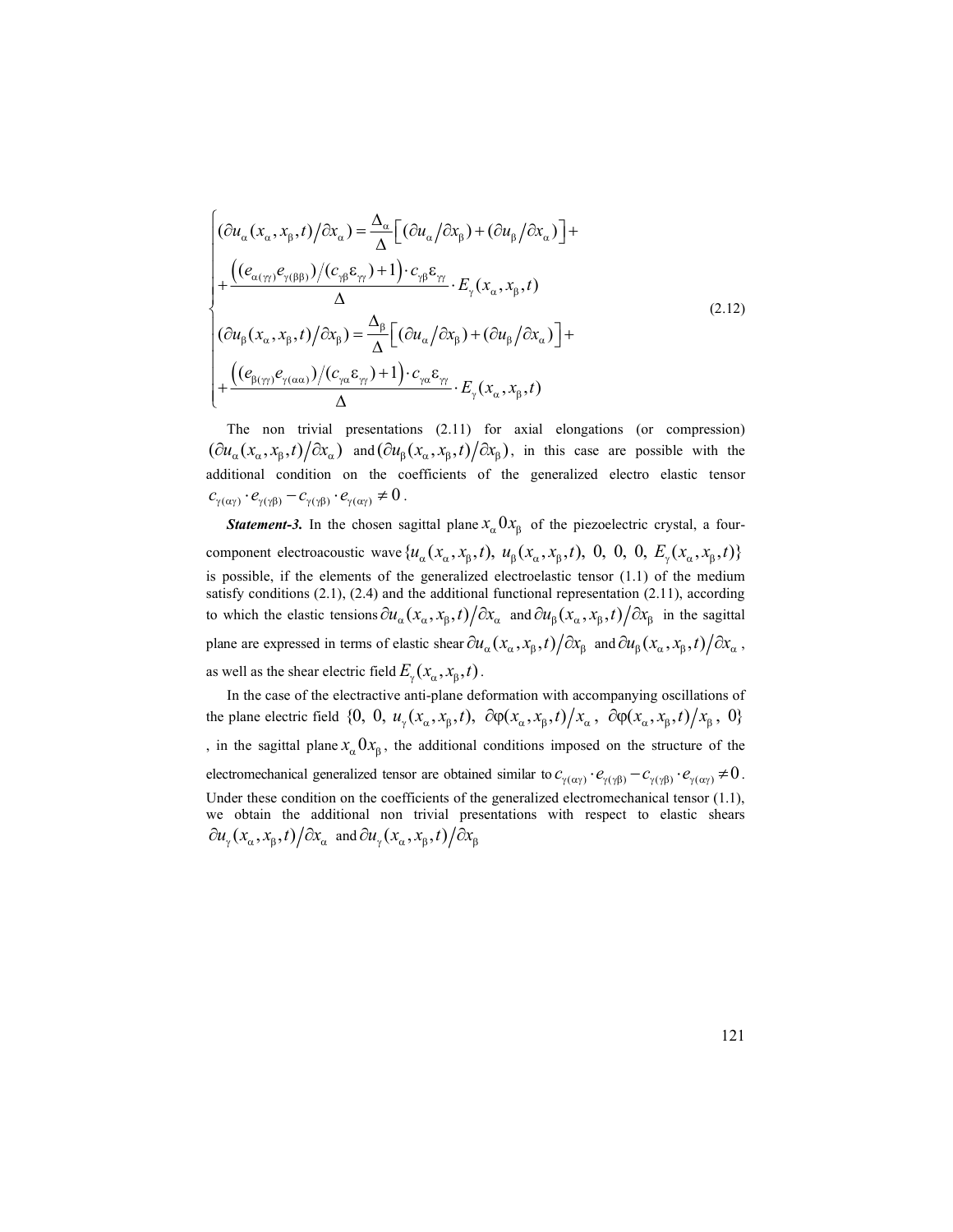$$
(\partial u_{\gamma}/\partial x_{\alpha}) = \frac{e_{\alpha(\gamma\gamma)}}{c_{\gamma(\gamma\beta)}(e_{\gamma(\alpha\gamma)}/e_{\gamma(\gamma\beta)}) - c_{\gamma(\alpha\gamma)}} (\partial \varphi(x_{\alpha}, x_{\beta}, t)/\partial x_{\alpha}) + + \frac{e_{\beta(\gamma\gamma)}}{c_{\gamma(\gamma\beta)}(e_{\gamma(\alpha\gamma)}/e_{\gamma(\gamma\beta)}) - c_{\gamma(\alpha\gamma)}} (\partial \varphi(x_{\alpha}, x_{\beta}, t)/\partial x_{\beta}) (\partial u_{\gamma}/\partial x_{\beta}) = \frac{e_{\beta(\gamma\gamma)}}{c_{\gamma(\gamma\alpha)}(e_{\gamma(\beta\gamma)}/e_{\gamma(\gamma\alpha)}) - c_{\gamma(\beta\gamma)}} (\partial \varphi(x_{\alpha}, x_{\beta}, t)/\partial x_{\beta}) + + \frac{e_{\alpha(\gamma\gamma)}}{c_{\gamma(\gamma\alpha)}(e_{\gamma(\beta\gamma)}/e_{\gamma(\gamma\alpha)}) - c_{\gamma(\beta\gamma)}} (\partial \varphi(x_{\alpha}, x_{\beta}, t)/\partial x_{\alpha})
$$
(2.13)

**Statement-4.** In the chosen sagittal plane  $x_{\alpha}$ ,  $0x_{\beta}$  of the piezoelectric crystal, a four-component electroacoustic wave  $\{0, 0, u_{\gamma}(x_{\alpha}, x_{\beta}, t), \partial \varphi(x_{\alpha}, x_{\beta}, t) / \partial x_{\alpha}, \partial \varphi(x_{\alpha}, x_{\beta}, t) / \partial x_{\beta}, 0\}$ is possible, if the elements of the generalized electroelastic tensor (1.1) of the medium satisfy conditions  $(2.1)$ ,  $(2.3)$  and the additional functional representation  $(2.12)$ , according to which, the shifts  $\partial u_y (x_\alpha, x_\beta, t) / \partial x_\alpha$  and  $\partial u_y (x_\alpha, x_\beta, t) / \partial x_\beta$  in the elastic shear wave are expressed in terms of the axial component of the accompanying plane electric field  $\partial \varphi(x_\alpha, x_\beta, t) / \partial x_\alpha$  and  $\partial \varphi(x_\alpha, x_\beta, t) / \partial x_\beta$ .

Along with the necessary conditions for separate excitation and propagation of electroactive multicomponent waves  $(2.1)$  and one of  $(2.2) \div (2.5)$ , additional conditions (2.8), (2.10), (2.11), (2.12) are obtained, which are sufficient for the formulation of the twodimensional problem of electroelasticity. In each case of studying the electroelastic twodimensional problem, it is necessary along with the material relations of the medium to take into account additional representations of elastic elongations and shears (2.8), (2.10), (2.11) and (2.12), respectively.

The necessary conditions for the coefficients of the generalized electroelasticity tensor, as well as additional sufficient representations of elastic elongations and shifts in the other two sagittal planes, can be obtained, without repeating all the calculations by simply rotating the coordinate indices  $\{\alpha, \beta, \gamma\} \rightarrow \{\gamma, \alpha, \beta\} \rightarrow \{\beta, \gamma, \alpha\}.$ 

#### 3. Conclusion

The necessary conditions imposed on the coefficients of the generalized electroelasticity tensor, as well as the additional relations between elastic displacements and electric field components are formulated that allow the formulation of the two-dimensional problem of linear electroelasticity.

In two-dimensional electroelasticity of anisotropic piezoelectrics, both purely planar and purely antiplanar, as well as mixed (planar elastic and antiplanar electric, or antiplanar elastic and planar electric) multicomponent electroelastic fields are formed.

Taking into account the obtained additional relations between the elastic displacements and electric field components, the constitutive equations for the nonzero components of the mechanical stress tensor and the electric displacement vector, as well as the quasi-static electroelasticity equations for each piezoelectric texture, are derived, respectively.